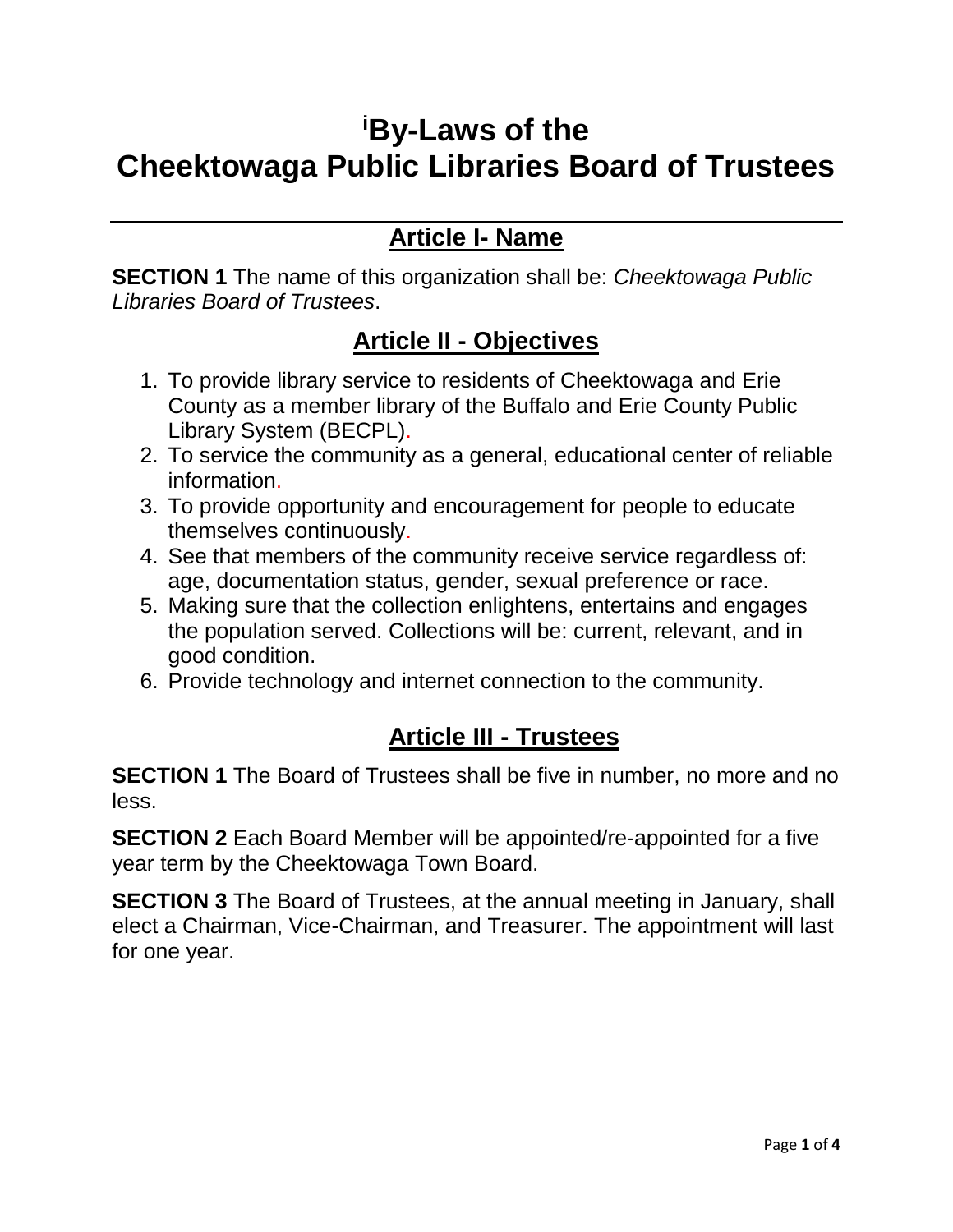#### **Article IV-Vacancies**

**SECTION 1** In case of vacancy, the Library Trustees will recommend a candidate to the Town Board for approval.

#### **Article V - Quorum**

**SECTION 1** Three members of the Board of Trustees shall constitute a quorum.

## **Article VI - Suspension and Expulsion**

**SECTION 1** A Trustee accused of an infraction or disobedience cannot be suspended, or expelled without a hearing before the Grievance Committee.

**SECTION 2** The Grievance Committee shall be the Cheektowaga Town Council.

**SECTION 3** The Grievance Officer will be the Town Board Member affiliated with the library.

**SECTION 4** The Trustees will be subject to Cheektowaga Public Libraries Policies including but not limited to: Ethics Policy\*, Whistleblower Policy\*, Rules of Conduct\* and Conflict of Interest Policy\*.

**SECTION 5** Any Trustee absent from three (3) consecutive meetings without reasonable excuse shall be deemed to have vacated their office.

\* Currently under development/review

## **Article VII- Duties of Members**

**SECTION 1** The Chairman is to preside at all meetings of the board.

**SECTION 2** The Chairman is to keep order, specifies length of time for speaker and other matters before the body. But, a member may appeal to the body from the decision and it must be unanimous to take precedence.

**SECTION 3** The Chairman shall be a member ex-officio of all committees. They shall have the power to appoint the chairman of all committees and each chairman so appointed shall select their own committee.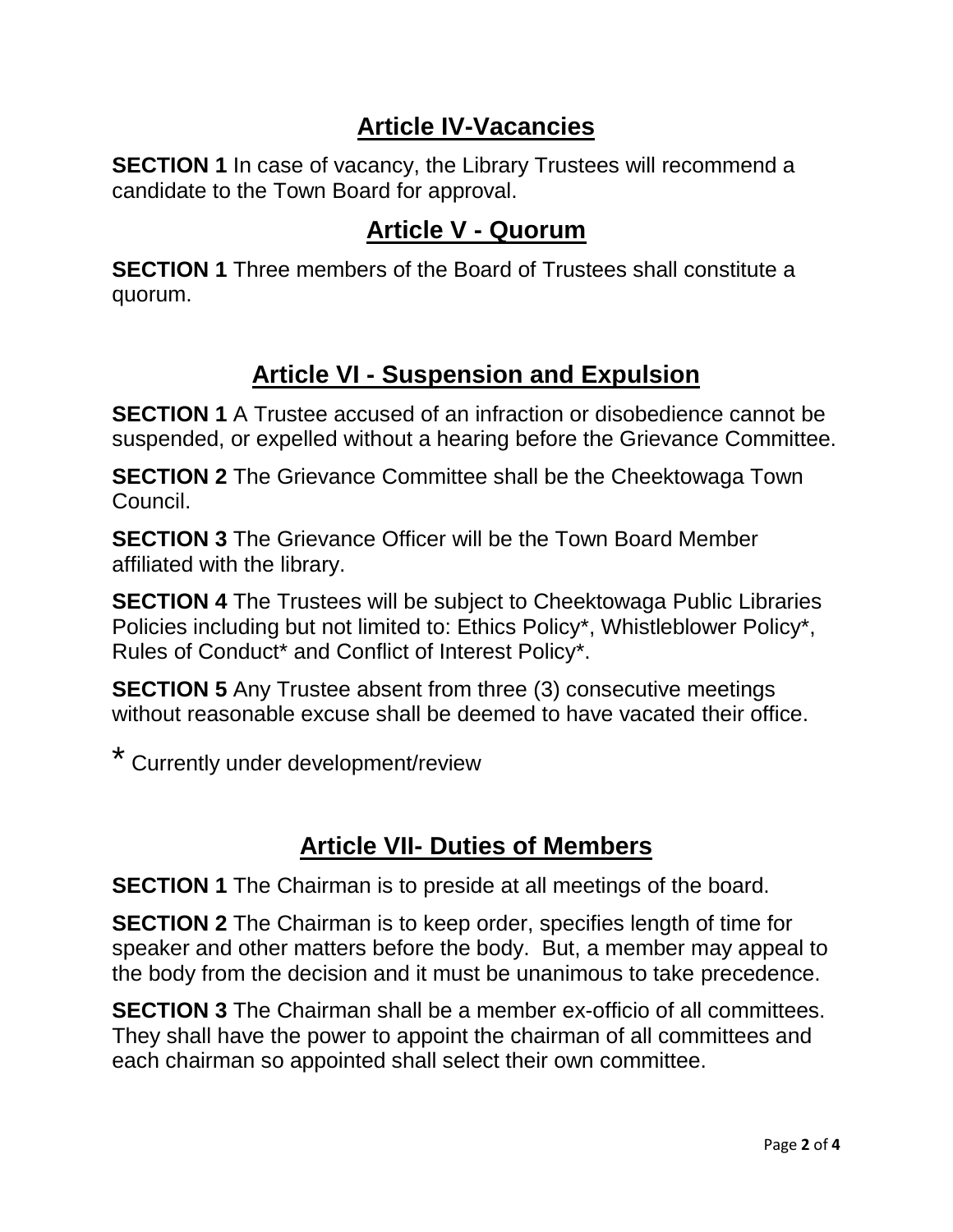**SECTION 4** The Vice-Chairman takes over duties of the chairman in their absence, with chairman approval unless that is deemed impossible.

**SECTION 5** The duty of the Treasurer is to examine financial spreadsheets detailing expenditures and to compare them to the budget. They shall report same to the board at their Monthly Board Meeting.

#### **Article VIII - Meetings**

**SECTION 1** The first meeting of the calendar year (January) shall constitute the Annual Meeting.

**SECTION 2** Regular meetings shall be held at 4:00 pm on the 3<sup>rd</sup> Wednesday of each month at:

> Julia Boyer Reinstein Library 1030 Losson Road Cheektowaga, NY14227

**SECTION 3** The meetings may be held at alternate sites if deemed appropriate or remotely via Zoom or other online meeting app in special circumstances.

**SECTION 4** Special meetings may be called anytime at the discretion of the Board Chairman. Members will be given 48 hour notice of such meeting.

# **Article IX - Eligibility**

**SECTION 1** Candidates for Board should reflect all aspects of the diverse Cheektowaga community: geographically, socioeconomically and demographically. The candidate must be a resident of Cheektowaga but otherwise unaffiliated with, including employed by, the Town of Cheektowaga.

# **Article X Amendments**

**SECTION 1** Amendments to the by-laws shall be introduced at a regular meeting, and if approved by the body, shall take effect immediately. New By-Laws reflecting the Amendments will be made available for approval at the subsequent meeting.